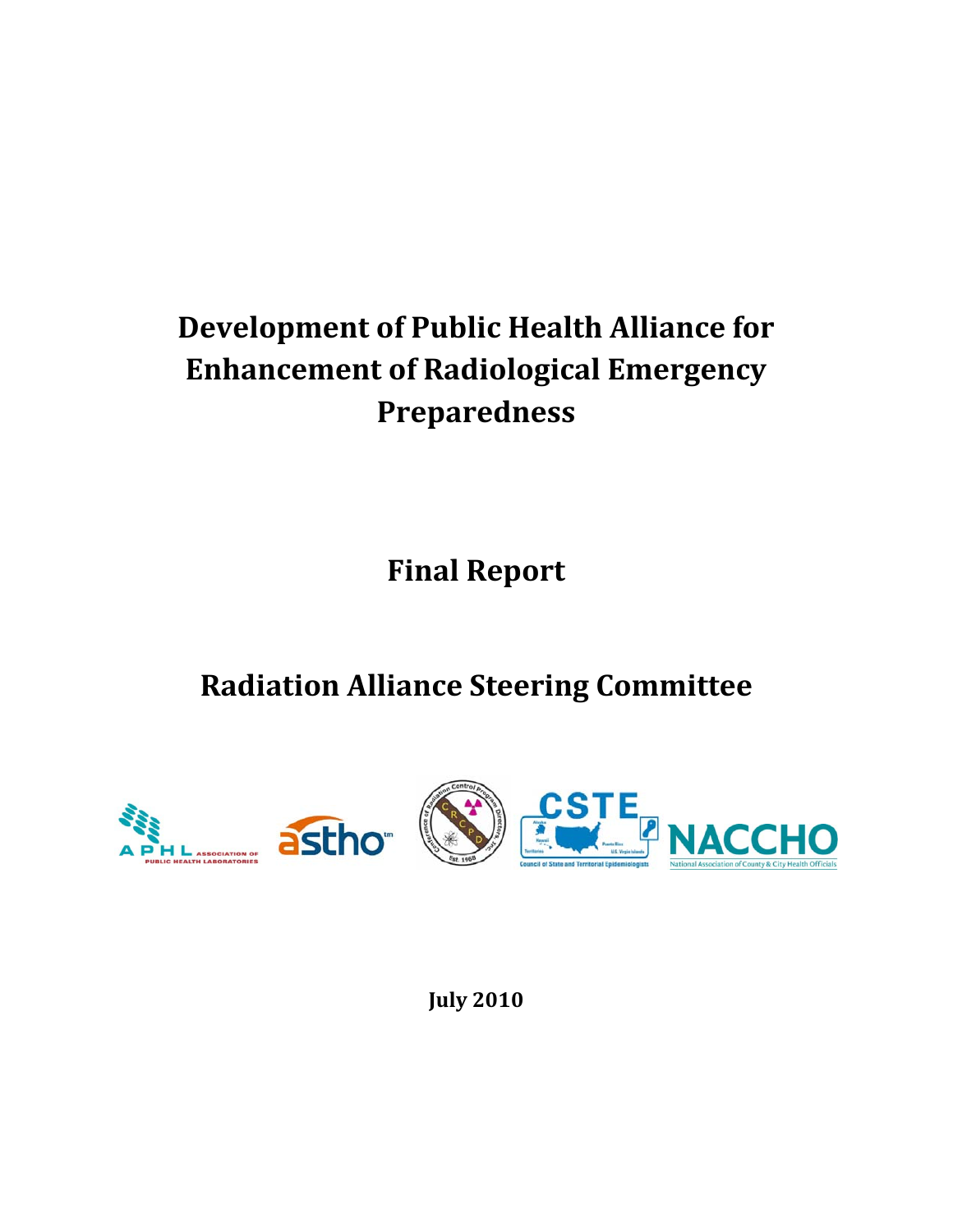## **Development of Public Health Alliance for Enhancement of Radiological Emergency Preparedness Final Report**

### *July 2010*

At the request of CDC's National Center for Environmental Health/ Radiation Studies Branch and supported through a supplement to an existing cooperative agreement, the Association of State and Territorial Health Officials (ASTHO) led a project to research the necessity for and feasibility of developing a Radiation Alliance. The Radiation Alliance Steering Committee, comprised of representatives from ASTHO , the Conference of Radiation Control Program Directors (CRCPD), the Council of State and Territorial Epidemiologists (CSTE), the National Association of County and City Health Officials (NACCHO) and the Association of Public Health Laboratories (APHL), with programmatic and subject matter expert support from key radiation officials from CDC/NHEH/RSB s was convened in June 2009 and conducted requisite research and deliberation to discharge its duties in accordance with the Scope of Work dated May 29, 2009.

As a result of this effort, the Radiation Alliance Steering Committee has determined that a *National Alliance for Radiation Readiness (NARR)* is a necessary and viable undertaking. The Radiation Alliance is pleased to submit this report memorializing its findings, conclusions and recommendations and stands ready to move forward with the next phase of this most worthwhile initiative: implementation. For ease of review, this report consists of two parts: Part 1 of this report proposes the structure and elements key to the sustainability of the NARR; with Part 2 providing background on the processes employed over the past year by the Steering Committee in the examination of this issue.

#### **Part 1: National Alliance for Radiation Readiness**

#### **Vision**

To become a more protected, resilient nation through a comprehensive and integrated approach to radiological emergencies

#### **Mission**

Enhancing radiological preparedness capability and capacity in public health and health care systems through a coalition of organizations committed to improving the nation's ability to prepare, respond, and recover from radiological emergencies at the local, state, and national levels

#### **Purpose**

- To build radiological emergency preparedness, response and recovery capacity and capabilities by supporting the:
	- o Development of mechanisms for sharing resources and tools, including technical methods and information
	- o Identification and dissemination of best practices
	- o Definition of and education on the roles and responsibilities of different levels of government and different governmental agencies in radiological emergencies
	- o Establishment of performance measures and guidelines
	- o Building and sustaining of long-term competencies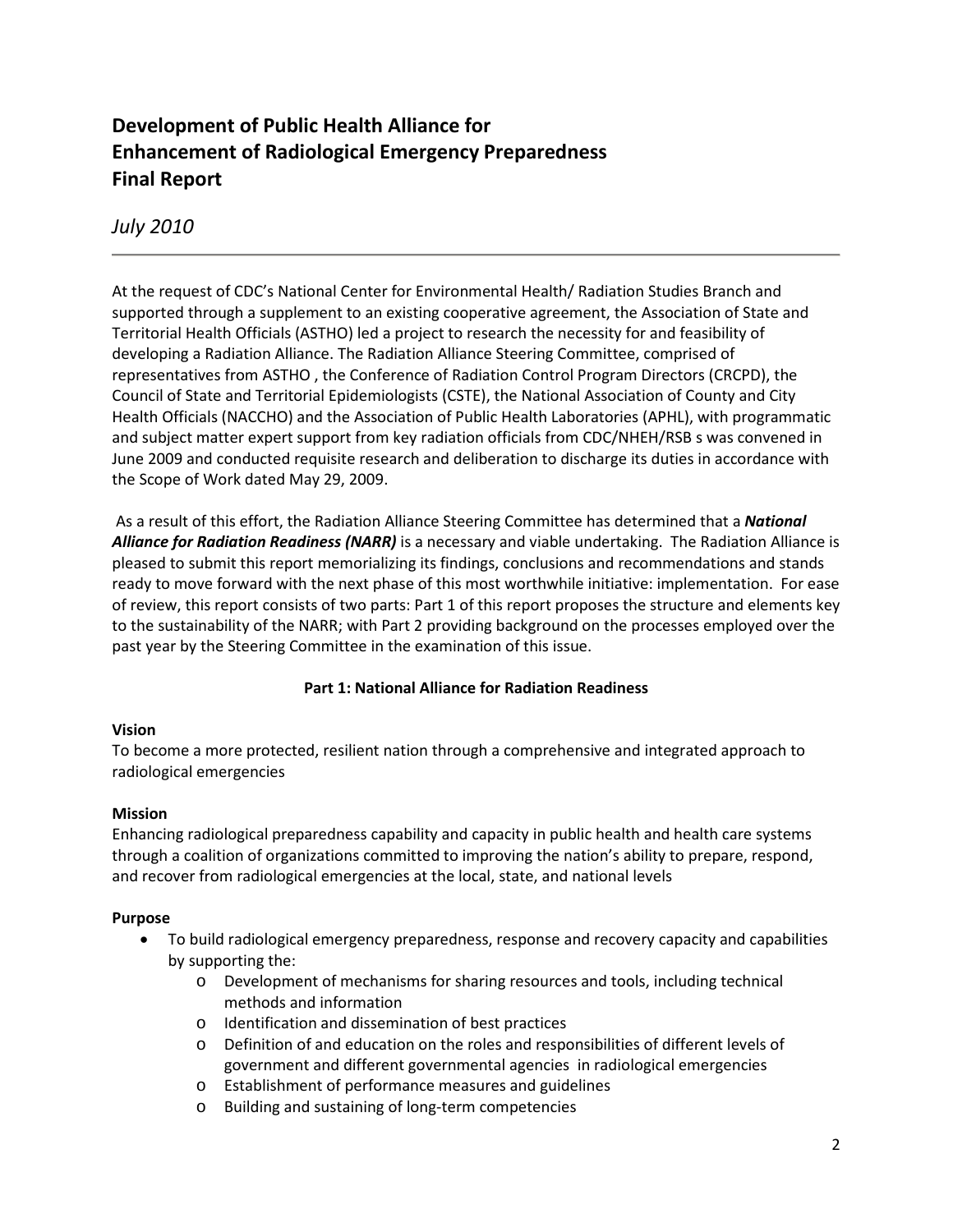- To serve as the collective "voice of health" in radiological preparedness through the:
	- o Participation in national dialogues on radiological emergency issues
	- o Provision of thoughtful feedback on documents, policies, and guidelines
	- o Convening of partners to raise awareness of and resolve radiological emergency issues

#### **Leadership**

- The NARR will be led by a Steering Committee made up of two representatives from seven designated Tier 1 member organizations. One representative from each organization must be a member of the organization, and the remaining representative may be either a staff person or a member of the organization.
- Each member organization will determine and implement its own rules and protocols for selecting, confirming, and replacing its representatives on the Steering Committee.
- The Steering Committee will be led through a tri-chair structure. Two of these chairs will be filled by Steering Committee members from ASTHO and CRCPD. The remaining chair position will be filled by a Steering Committee member from one of the remaining organizations. Which organization will fill the third chair will rotate annually.
- The initial set of chairs will serve a two year term. Subsequent chairs will serve a one year term.

#### **Structure**

• After examining the construct and organizational frameworks of several mission similar "alliances," it was determined that the most appropriate approach at this time is for the initial structure of the NARR to be one of an informal coalition, i.e., NARR will not be seeking 501(c)3 status. This decision will be revisited by the Steering Committee periodically.

#### **Membership Categories & Criteria**

Membership categories include:

- Tier 1
- Tier 2
- Ex-Officio

#### *Tier 1*

The criterion for Tier 1 membership is any governmental or non-governmental organization that supports activities principally under Emergency Support Function #8 (ESF#8) of the DHS National Response Framework (NRF). Tier 1 member organizations designated to comprise the Steering Committee are:

- American Medical Association (AMA)
- Association of Public Health Laboratories (APHL)
- Association of State and Territorial Health Officials (ASTHO)
- Conference of Radiation Control Program Directors (CRCPD)
- Council of State and Territorial Epidemiologists (CSTE)
- National Association of County and City Health Officials (NACCHO)
- National Emergency Management Association (NEMA)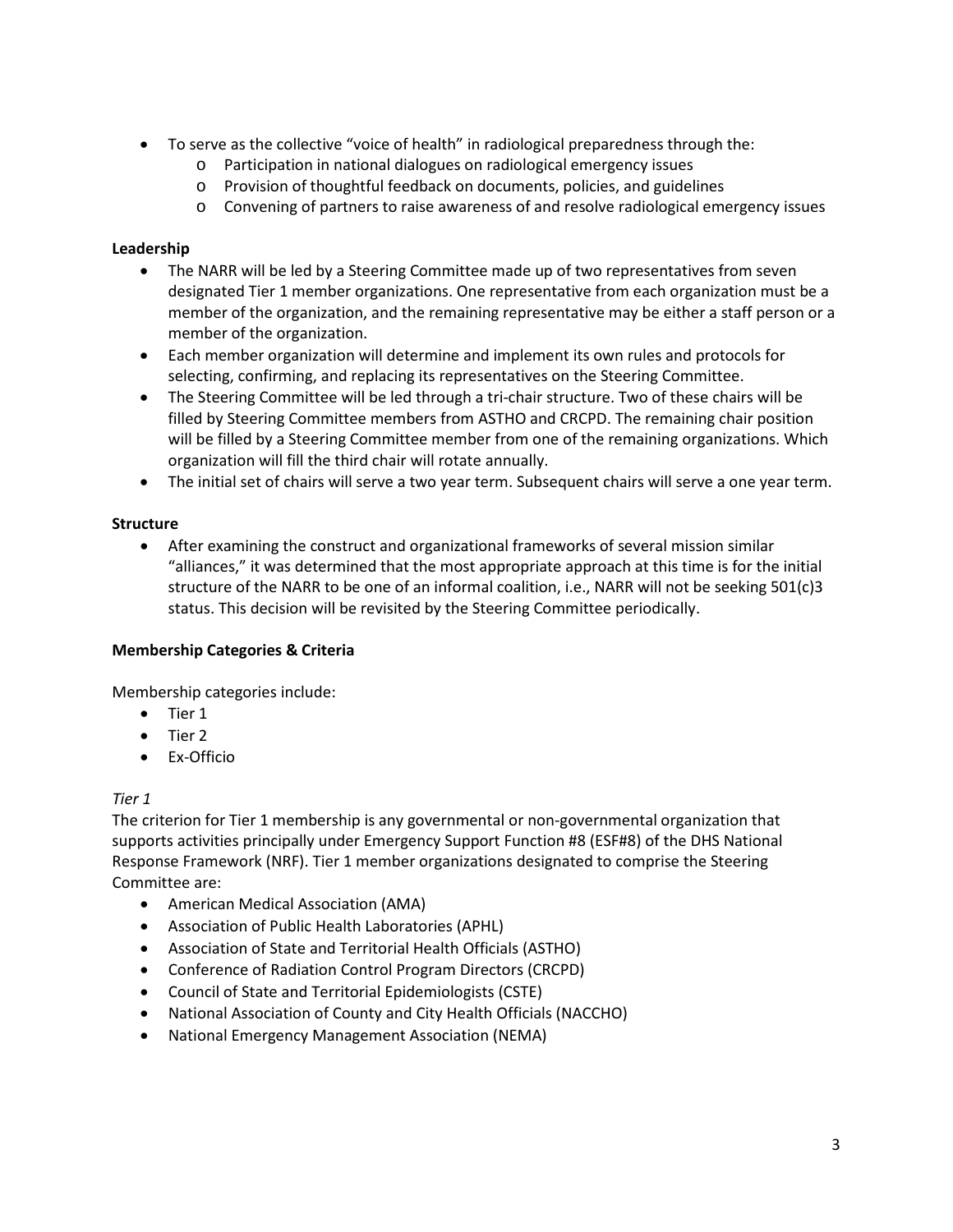It is important to note that the Steering Committee make-up was deliberately expanded from that of the original steering committee to now include broader representation by including the key organizations representing emergency management (NEMA) and the medical community (AMA).

#### *Tier 2*

The criterion for Tier 2 membership is any organization with an interest in some element of radiological readiness as evidenced by their organizational mission and objectives. In general, Tier 2 will exclude commercial enterprises, but such membership determinations will be made on a case by case basis by the Steering Committee. Tier 2 member organizations may include:

- Academic/training institutions [e.g., Association of Schools of Public Health, Preparedness and Emergency Response Research Centers (PERRCs), Emergency Management Institute (EMI), National Preparedness Directorate/Naval Post-Graduate School]
- Healthcare organizations that represent practitioners, including laboratorians
- Institutions that have an interest in radiological treatment

#### *Ex-Officio*

Federal agencies with an interest in radiation readiness will be given ex-officio membership. Such agencies may include various operating divisions within the:

- Centers for Disease Control and Prevention (CDC)
- Office of the Assistant Secretary for Preparedness and Response/US Department of Health and Human Services (ASPR/HHS)
- US Department of Homeland Security (DHS)
- Environmental Protection Agency (EPA)
- US Department of Energy (DOE)
- US Department of Agriculture (USDA)
- Food and Drug Administration (FDA)
- Technological Hazards Division, Federal Emergency Management Agency (FEMA)

#### **Business Plan**

The following elements comprise a simple and broad Business Plan to be considered for the NARR to guide its development and maturation. As a road map of sorts, the Business Plan helps further define the future direction and the niche and unique contributions of the NARR in radiation and nuclear public health preparedness and response.

#### *Strategic Planning (Strategic Map: 2010-2012)*

The Steering Committee conducted a brief Strengths, Weaknesses, Opportunities and Threats (SWOT) analysis during its April meeting which helped inform the discussions and deliberations leading to the creation of the Strategic Map and marketing and communication plans. The following represents the key components of the proposed Strategic Map for the NARR for the next three years (a graphic depiction of the Strategic Map is also appended to this report).

Central Challenge

• Enhance the capabilities and capacities of local, state, and federal health officials to prepare for, respond to, and recovery from radiation and nuclear public health events through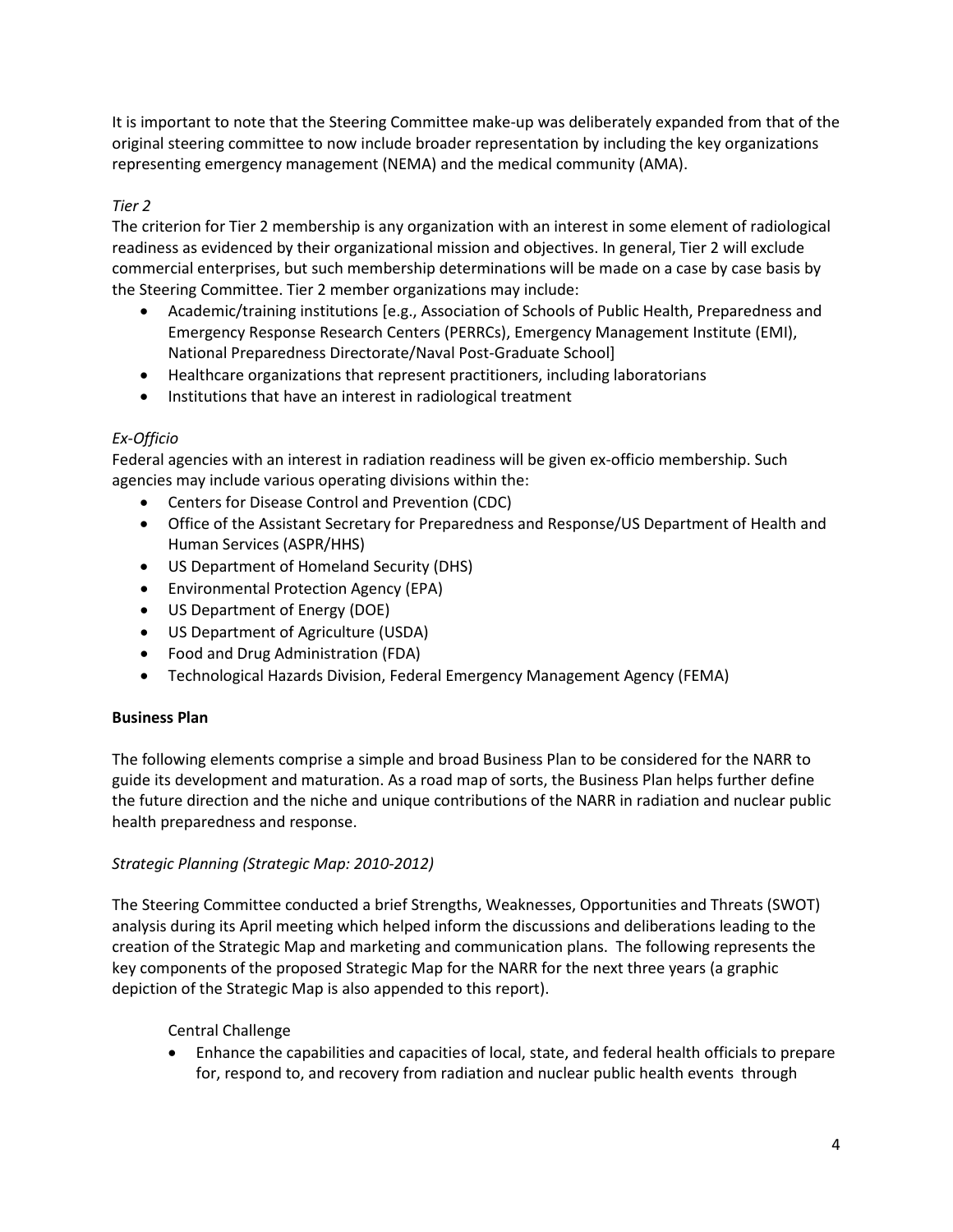effective collaboration between and among public health, emergency management, and health care partners

Priorities & Objectives

- Serve as the collective voice of radiation public health readiness (Voice)
	- o Provide credible, accessible, and timely information
	- o Participate in and initiate national dialogues
	- o Review and provide thoughtful feedback on documents and guidelines
	- o Track and provide comment on relevant national policy matters
- Champion effective approaches to strengthening radiation readiness (Resources)
	- o Support initial and periodic assessments of radiological capacities and capabilities in order to encourage continuous quality improvement
	- o Develop and maintain a clearinghouse for the dissemination and evaluation of tools
	- o Identify and share useful practices
	- o Promote and influence the development of performance metrics and guidelines
	- o Support training and mentoring opportunities
- Establish, maintain, and expand the NARR by building coalitions (Coalition building)
	- o Identify, manage, and nurture critical partnerships in the establishment and expansion of the NARR.
- Identify and promote the need for sustainable funding for the NARR and radiation readiness programs at the state and local level (Sustainability)
	- o Quantify and secure funding to support the NARR's mission, priorities and objectives
	- o Inventory and catalogue existing funding streams to build and sustain radiation readiness
	- o Promote alignment of government-supported radiation readiness programs
	- o Recommend approaches to optimize use of existing radiation readiness funding
- Cross-Cutting Objectives
	- o Promote science/evidence-based decision making
	- o Improve information generation and management to leverage resources

#### *Situational Analysis*

- NARR seeks to address the problems of limited visibility for radiation preparedness, confusion about roles and responsibilities in a radiological incident among partners, and the need for robust tools for practitioners in the field.
- The audiences for NARR are the members of the organizations that participate, i.e., practitioners in the field of radiation readiness, including federal, state, and local public health practitioners; elected officials at the federal, state, and local level; and first responder and first receiver groups. The general public is not a target audience.
- Messages will be targeted to describe the risk, threat, and vulnerabilities to radiological incidents for the different audiences listed above.

#### *Marketing Strategy*

- Products
	- o Clearinghouse as a source of:
		- **Accessible, credible information**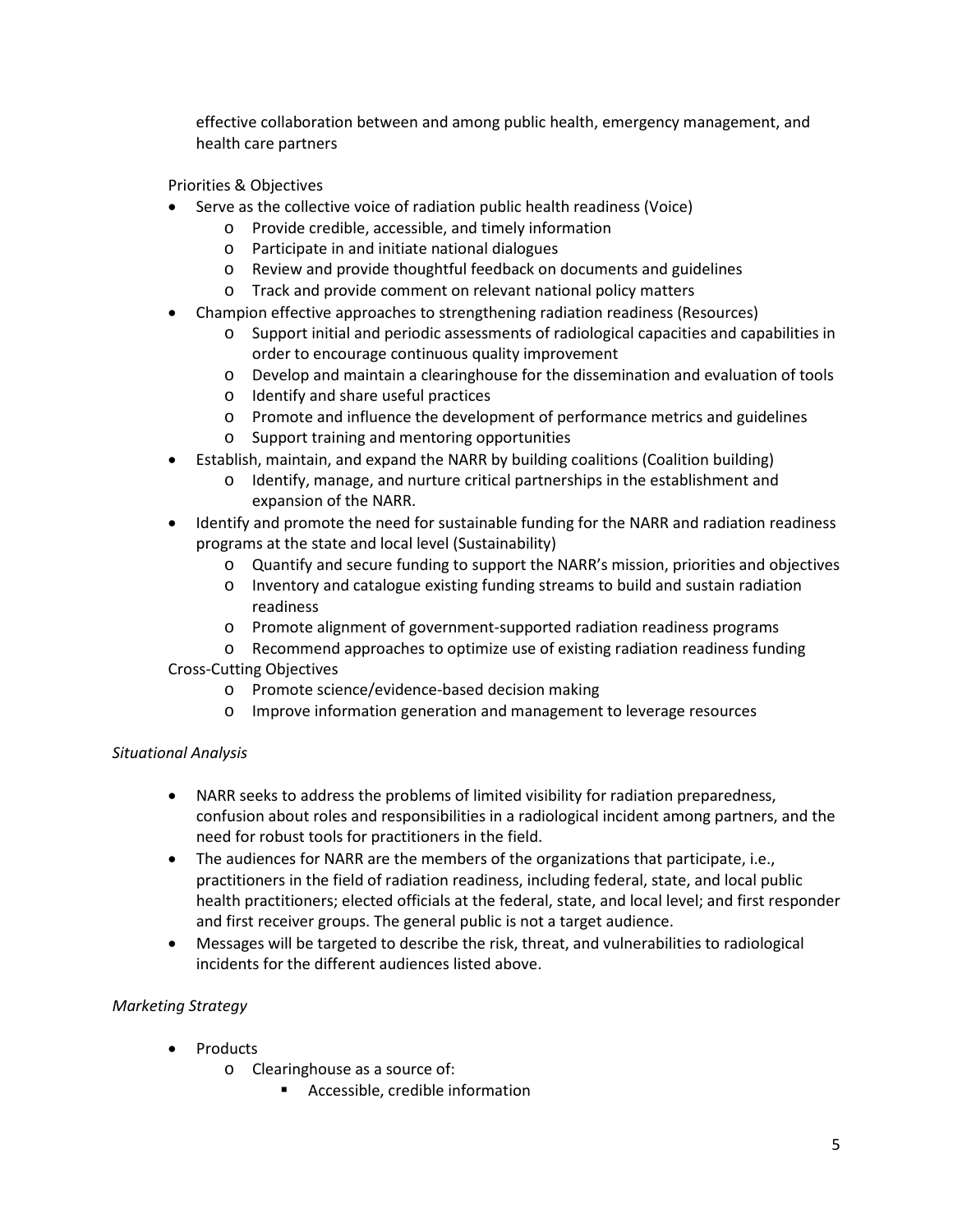- **Templates and tools**
- **Useful practices**
- o National forum for:
	- **F** raising awareness
	- education
	- leadership
	- public information
	- **F** rapid assessment
- o Commentary
- o Product development
- o Expertise (member interaction, diversity of perspectives, credibility)
- Price
	- o NARR
		- **Administration costs**
		- **Cost of NARR membership** 
			- Organizational commitment
			- Staff, member time
			- Volunteer hours
	- o Opportunity costs: costs to end-users of using tools vs. costs of not using tools
		- E.g., price of being prepared vs. price of not being prepared for radiological events
		- **Political capital**
- Place
	- o Clearinghouse (one-stop shop for information)
	- o Member Web sites
	- o Meetings<br>N M
		- Member annual meetings, regional NARR meetings
	- o Documents (e.g., grant application, guidance documents that include radiation preparedness)
- Promotion
	- o Position paper
	- o Presentations at meetings
		- **NARR** member organizations annual meetings
		- Regional NARR road show
		- **Annual CRCPD meetings with federal partners**
		- **National briefings**
	- o Cross-promotion
	- o Branding
	- o Links from member Web sites

#### *Financial Considerations*

The Steering Committee examined various options for revenue generation to sustain and "grow" the NARR. While an exhaustive assessment was not conducted, the following principles were identified which should guide the efforts to make the NARR fiscally solvent: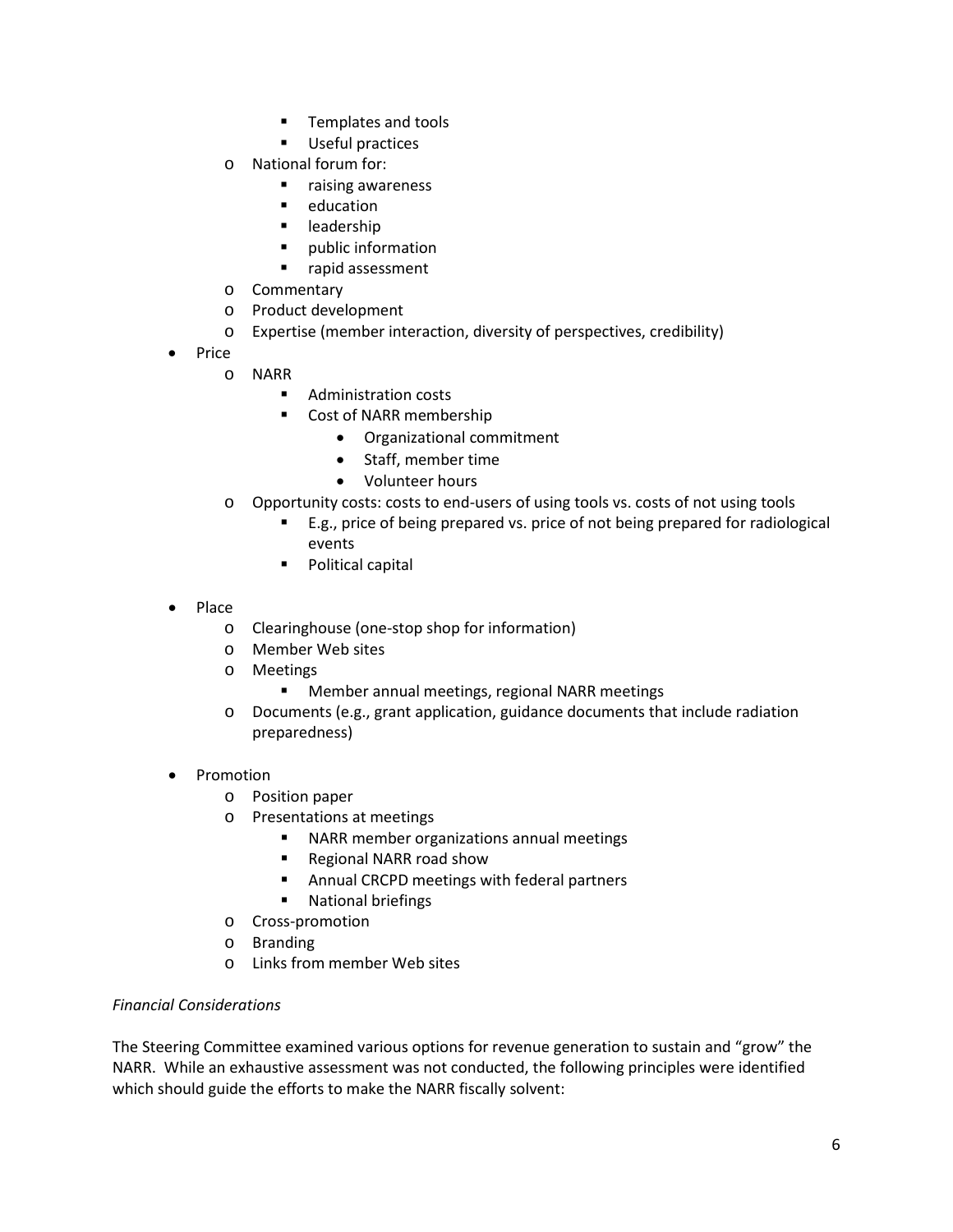- Given the "informal" nature of the NARR and concerns over acting as a barrier or deterrent to attract members, the notion of creating a dues structure for membership was determined not be in the best interests of this initiative and should not be pursued at this time.
- Funding opportunities should only be explored/pursued if it is in direct alignment with the mission of the NARR.
- The NARR should continue to aggressively pursue funding opportunities from various mission related US Government departments and agencies in addition to CDC. This would include the various operating divisions within the Department of Homeland Security as well as possibly the Departments of Energy and Defense and the US Environmental Protection Agency. It is felt that the potential for successful supplemental funding will be greatly increased once the NARR is officially established and its portfolio is created.
- To avoid a perception of conflict of interest, the NARR should not pursue donations or gifts from commercial enterprises but should consider, on a case by case basis, unrestricted educational and program development grants.
- There will be considerable reliance on "in-kind" contribution by NARR members in the conduct of NARR-related activities including the donation of staff time to work on projects and attend meetings/calls as well as travel expenses.
- It is estimated that a minimum budget of \$300,000-\$400,000/year is needed to maintain the requisite level of infrastructure to operate the NARR, sustain the business of the Steering Committee, carry out necessary administrative tasks as well for promotion and recruitment, and to begin to build a portfolio of products and services in the nascent phase of the NARR's existence.

#### **Action Plan**

As the first critical set in formally creating the NARR, the Association staff on the original Radiation Alliance Steering Committee members agreed to formally submit a request for participation in the National Alliance for Radiation Readiness (NARR) through their respective organizational approval processes during the first quarter of the new project year, which commences June 1, 2010. ASTHO will take the lead in inviting the two new Tier 1 organizations (AMA and NEMA) to participate in the NARR Steering Committee during the same time period (the first quarter of the new project year). This process will then be instituted for all other entities interested in becoming a NARR member with an official letter of interest and commitment beginning submitted to and reviewed by the NARR Steering Committee.

#### **Communications Plan**

Dissemination of information regarding the NARR will occur primarily through well established communications channels used by the Steering Committee member organizations. These may include items on Web sites, newsletters, and distribution lists. Steering Committee members will present information about the NARR on relevant conference calls and meetings. In addition to the annual meetings of the members of the Steering Committee associations, the following special purpose meetings have been identified as excellent opportunities to promote and advance the activities of the NARR: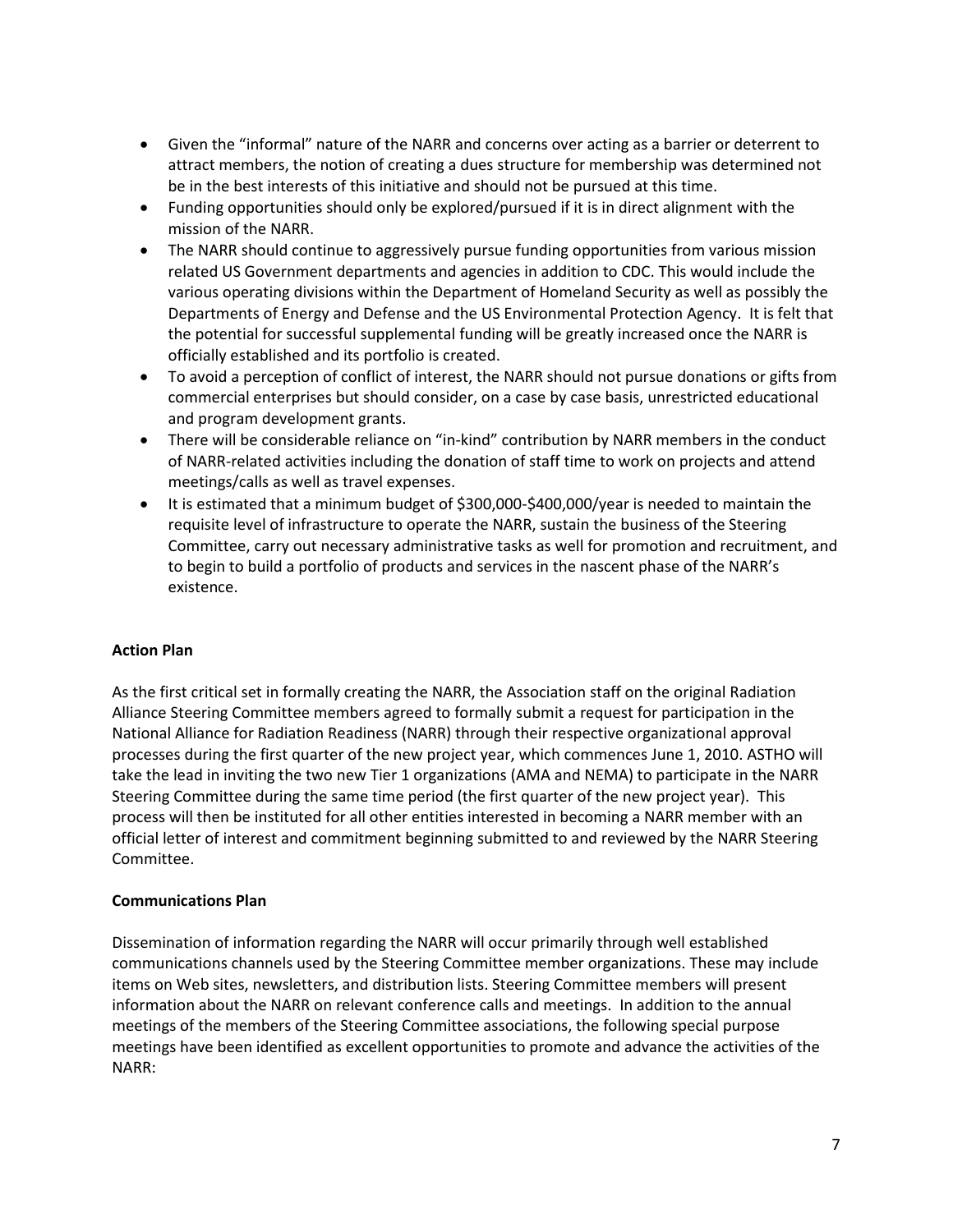- Annual Meeting of the Directors of Public Health Preparedness (September 2010)
- Annual Meeting of the State Environmental Health Directors (September 2010)
- Public Health Preparedness Summit (February 2011)
- National Radiological Preparedness Conference (March 2011)

It was also recommended that Steering Committee membership attend relevant partner organizations' key meetings. To promote the NARR, the Radiation Alliance Steering Committee developed a position paper (see Annex A). Long term activities to be considered include a branding effort to create a logo and other marketing tools for the NARR. The clearinghouse (discussed below) would also provide a central point for communication and promotion of the NARR.

#### **Clearinghouse Plan**

The vision of the clearinghouse is a one-stop online shop for relevant, credible and high quality information about radiation readiness and a dynamic environment where tools can not only be disseminated but also reviewed and evaluated by the practice community. The Steering Committee clearly articulated the importance of a vetting and clearance process in the selection and posting of materials, not just a central reposition for all subject matter-related materials which may be available.

An editorial board would be formed from a subset of NARR Steering Committee members to develop the guiding principles for operations of the clearinghouse and periodically evaluate the clearinghouse. Content staff would be made up of either staff of NARR Steering Committee organizations or contractors hired for clearinghouse support and would be responsible for the day-to-day operations of the site.

The clearinghouse would be populated with radiation readiness tools. Examples of tools already developed or ones that will be completed in YR 2 that could be linked through the clearinghouse include:

- CRCPD radiological emergency scenarios for tabletops and drills
- CRCPD library of messages related to public information tools targeted to law enforcement/intelligence analysis center community
- NACCHO Responding to Chemical and Radiological Disasters-Self Paced Training Course CD; Responding to Chemical/Radiological Terrorism Training Manual CD; Designing, Implementing, and Evaluating a Public Health Exercise-A Dirty Bomb Disaster DVD; Planning and Implementing a Public Health Exercise for Radiological Events: An Exercise Guide CD)
- RAND report: Public Health Preparedness and Response to Chemical and Radiological Incidents Functions, Practices, and Areas for Future Work
- APHL All-Hazards Laboratory Preparedness Survey Report & Hill-Day Fact Sheet
- CSTE *National Assessment of the Status of Planning for Public Health Preparedness for Chemical and Radiological Contaminating Terrorism*
- Radiation Control Program Overview to outline role and value to public health agencies in developing comprehensive preparedness programs
- Public Health Preparedness Program Overview to outline role to radiation control programs, particularly those not located within public health agencies

The NARR will also encourage the full development of priority products for which foundational work is underway or has been completed. Such products include:

• Population monitoring tool-kit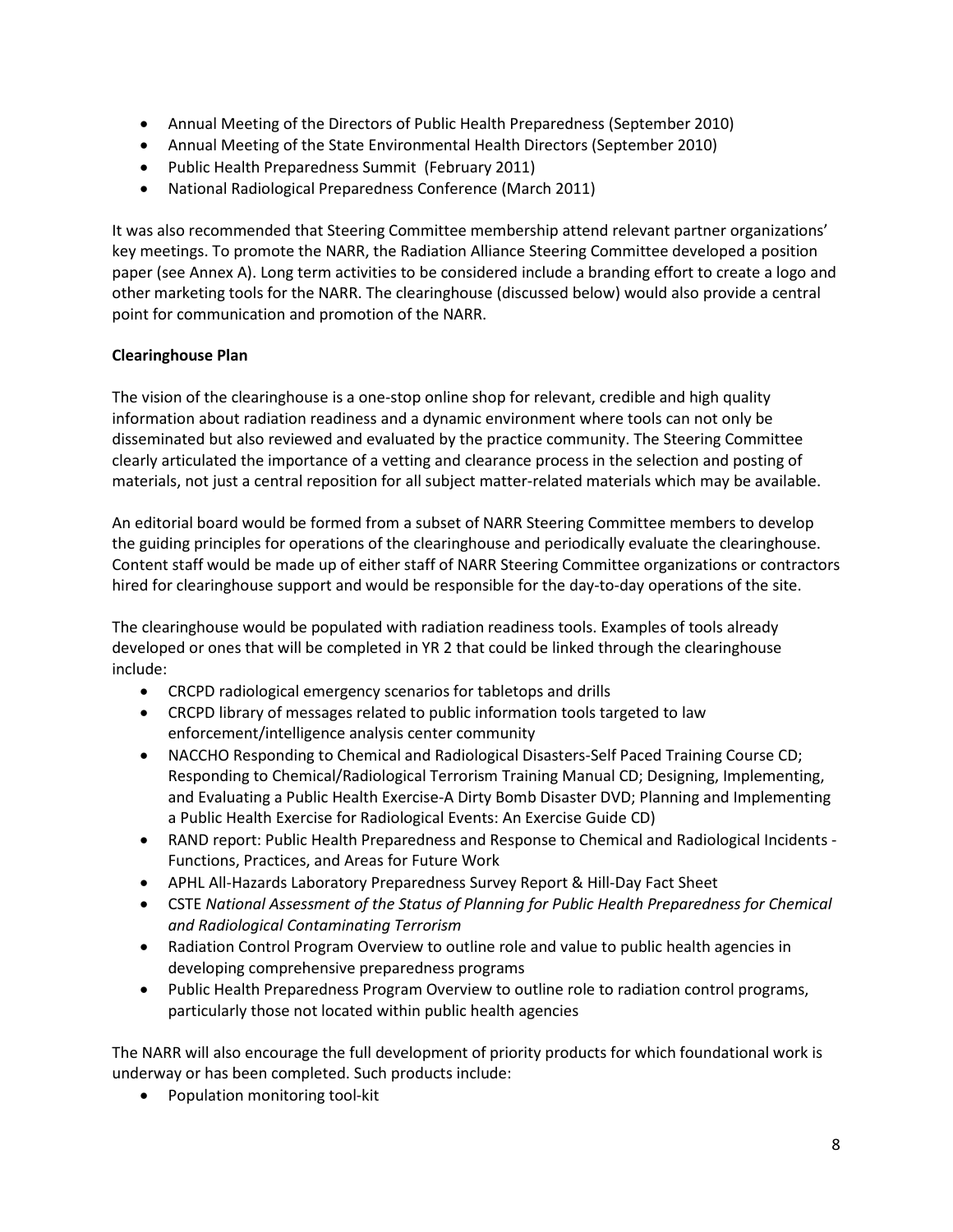- Radiation registry template
- Radiological preparedness plan template

Other products for consideration in long-term product development efforts include:

- Alert/fact sheet template to be distributed to clinicians following a radiological emergency, utilizing existing public health systems (e.g., Health Alert Network)
- Alert/factsheet template to be distributed to public health laboratories for radiological emergencies (CDC, regional resources, methods etc.)
- Public information tools (talking points for decision-makers, press releases, FAQ's) to be used for non-nuclear power plant radiological emergencies (e.g., RDD/IND/Transportation)
- "Just in Time" radiological emergency training templates targeted to various audiences: first responders, first receivers (EMS, ED), emergency management agencies

Steps to developing a clearinghouse include:

- Conduct a requirements gathering process
- Identify a subset of the NARR Steering Committee member to form an editorial board o Develop guiding principles for operations, including:
	- Criteria for inclusion, archiving, and exclusion
	- **Taxonomy**
- Developing a request for proposal (RFP)
	- o Develop and incorporating branding efforts into the clearinghouse design
- Review and select the vendor among RFP responses
- Oversee the development of the clearinghouse infrastructure
- Identify and populate the clearinghouse with existing tools
	- o Support the development or completion of new products to include
- Promote the clearinghouse
- Review and evaluate customer satisfaction with clearinghouse

#### **Part 2: Development of Public Health Alliance for Enhancement of Radiological Emergency Preparedness**

#### **Background**

This initiative grew out of an increased awareness by federal, state, and local partners of a need for improved communication and coordination of roles and responsibilities in radiological incidents. In June 2008, the Centers for Disease Control and Prevention (CDC) and the Conference of Radiation Control Program Directors (CRCPD) hosted a roundtable discussion among representatives of public health agencies, radiation control programs and professional organizations, including Association of State and Territorial Health Officials (ASTHO), National Association of County and City Health Officials (NACCHO), the Council of State and Territorial Epidemiologists (CSTE). Participants identified and prioritized actions to strengthen partnerships and communication among entities responsible for planning and responding to radiological emergencies. Later at an April 2009 follow-up workshop, action plans were developed to address recommendations from the earlier meeting. A key recommendation was the development of an alliance of interested organizations with the purpose of expanding radiological preparedness, increasing capacity for radiological response within state and local public health agencies, and sharing resources, tools, and information. The action plan for this recommendation included sharing radiological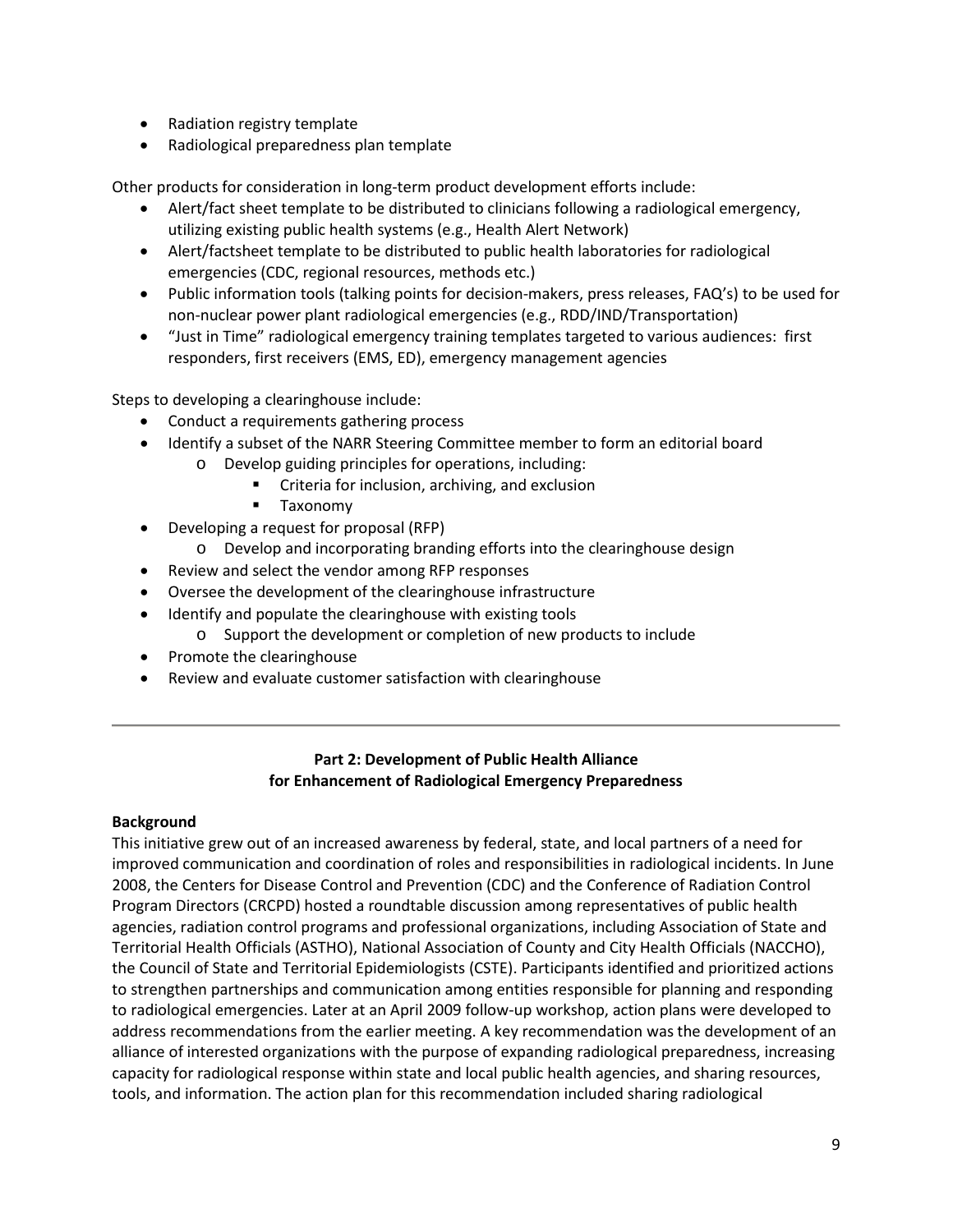preparedness resources, keeping up to date on relevant information, working together to clarify the role of public health in radiological incidents, and developing consistent radiological preparedness capabilities. The participant organizations were asked to put forward two representatives to form a steering committee to explore the development of such an alliance.

#### **Purpose**

The purpose of the Radiation Alliance Steering Committee was to research and develop recommendations on the feasibility, structure and sustainability of an alliance to improve radiological preparedness. If the Steering Committee concluded that an alliance was a viable undertaking, then it would decide the foundational characteristics of the alliance and develop a membership proposal for approval by the participant organizations. The Steering Committee was tasked with overseeing the development of the vision, goals and purpose for the alliance; a proposed structure and leadership; membership categories and criteria; a business plan, including funding needs and sources; an action plan for gaining approval by founding member organizations; a communications plan for dissemination of information; a clearinghouse for radiological preparedness tools and collaborative activities; and a "kick off" event to launch the alliance.

#### **Radiation Alliance Steering Committee Membership & Staff**

#### *Membership*

Association of Public Health Laboratories

• George Mills Program Chief and Laboratory Certification Officer Vermont Department of Health Laboratory

Association of State and Territorial Health Officials

- Robert Burhans Director, Office of Health Emergency Preparedness New York State Department of Health
- John Erickson Special Assistant, Public Health Emergency Preparedness and Response Washington State Department of Health

Conference of Radiation Control Program Directors

- Frieda Fisher-Tyler Administrator, Office of Radiation Control Delaware Division of Public Health
- Adela Salame-Alfie Assistant Director, Division of Environmental Health Investigations New York State Department of Health

#### Council of State and Territorial Epidemiologists

- Michael Heumann Epidemiologist, Emergency Preparedness Planning & Occupational Public Health Office of Environmental Public Health Oregon Public Health Division, Department of Human Services
- Sharon Watkins Senior Environmental Epidemiologist Bureau of Environmental Public Health Medicine Florida Department of Health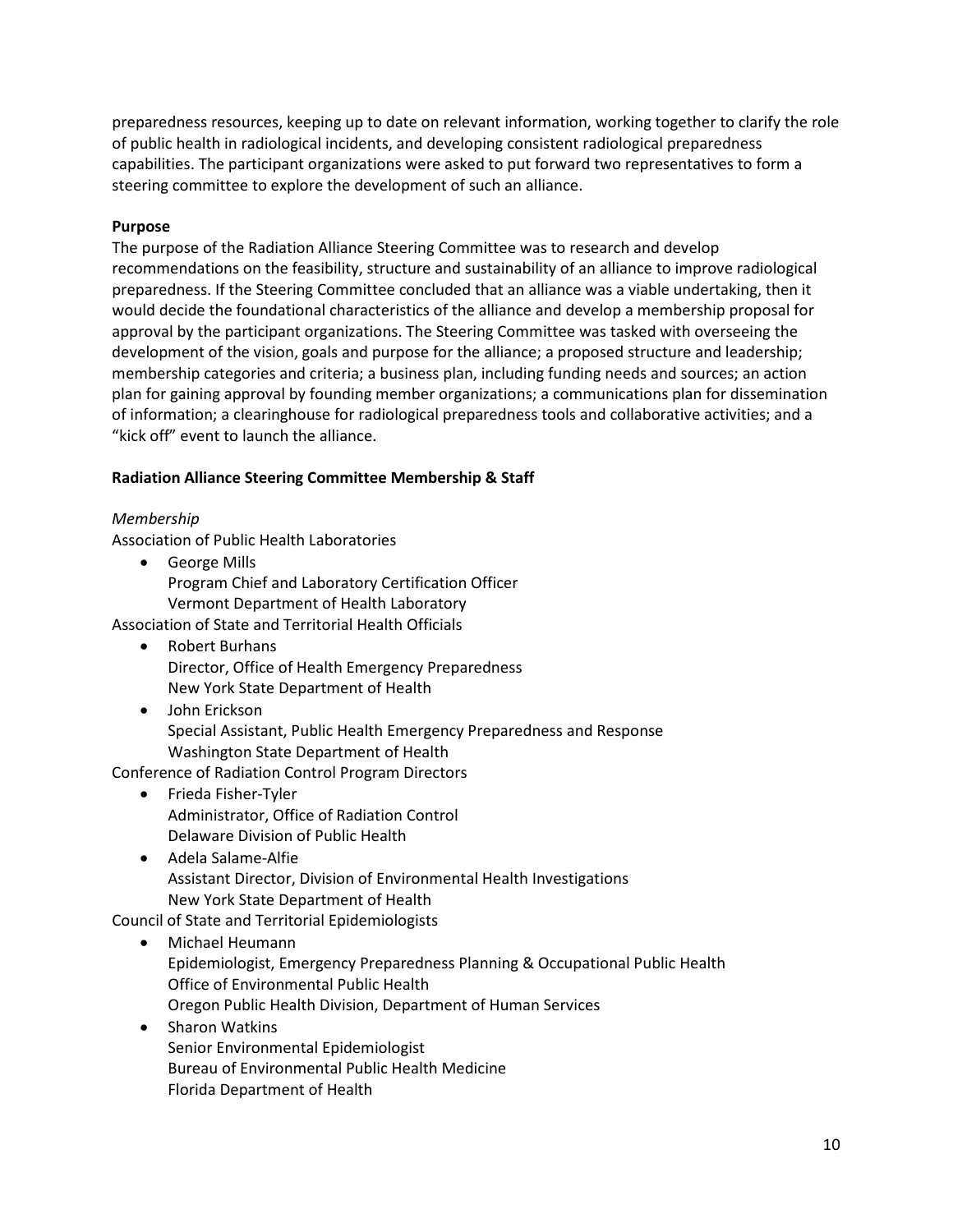National Association of County and City Health Officials

- William Stephens Manager Southwest Center for Advanced Public Health Practice Tarrant County Public Health, TX
- Robert Levin Health Officer Ventura County Public Health Department

#### *Staff*

- Chris Mangal Director of Emergency Preparedness and Response, APHL
- Ruth McBurney Executive Director, CRCPD
- Erin Simms Associate Research Analyst, CSTE
- Jim Blumenstock Chief Program Officer, Public Health Practice, ASTHO
- Costanza Galastri Senior Analyst, Public Health Preparedness, NACCHO

#### **Meetings**

The Radiation Alliance Steering Committee met four times during the project year.

• December 18, 2009

The Steering Committee met initially via conference call. Participants were introduced to each other and oriented to the project. They planned the agenda for the first in-person meeting and discussed a potential second in-person meeting to coincide with the 2010 Preparedness Summit.

• January 6-7, 2010

At the first in-person meeting, participants were further oriented to the background and purpose of the project. Staff gave overviews of the participating organizations and related past work. The Steering Committee drafted the vision, goals, purpose, structure, leadership, membership categories and criteria of the alliance. They decided on a strategy for developing the business and communications plans. A subgroup was tasked with brainstorming products and services to be offered via the clearinghouse. Consensus was achieved around the name of the new coalition--the National Alliance for Radiation Readiness (NARR).

• February 3, 2010

A subgroup of Steering Committee members met via conference call and developed a list of products and services to populate an online radiation clearinghouse. These products and services were identified as already developed, in development, or not in existence. A prioritized timeline was created for finalizing those products underway and supporting the creation of products and services that would be useful for practitioners. Discussions also resulted in the development of foundational principles for the clearinghouse.

• February 16, 2010

The Steering Committee met in-person for two hours during the Preparedness Summit. They finalized the elements of the alliance that were drafted at the January meeting. They also reviewed, ranked, and rated the list of clearinghouse products and services developed by the subgroup. The Steering Committee made planned the agenda for the next in-person meeting.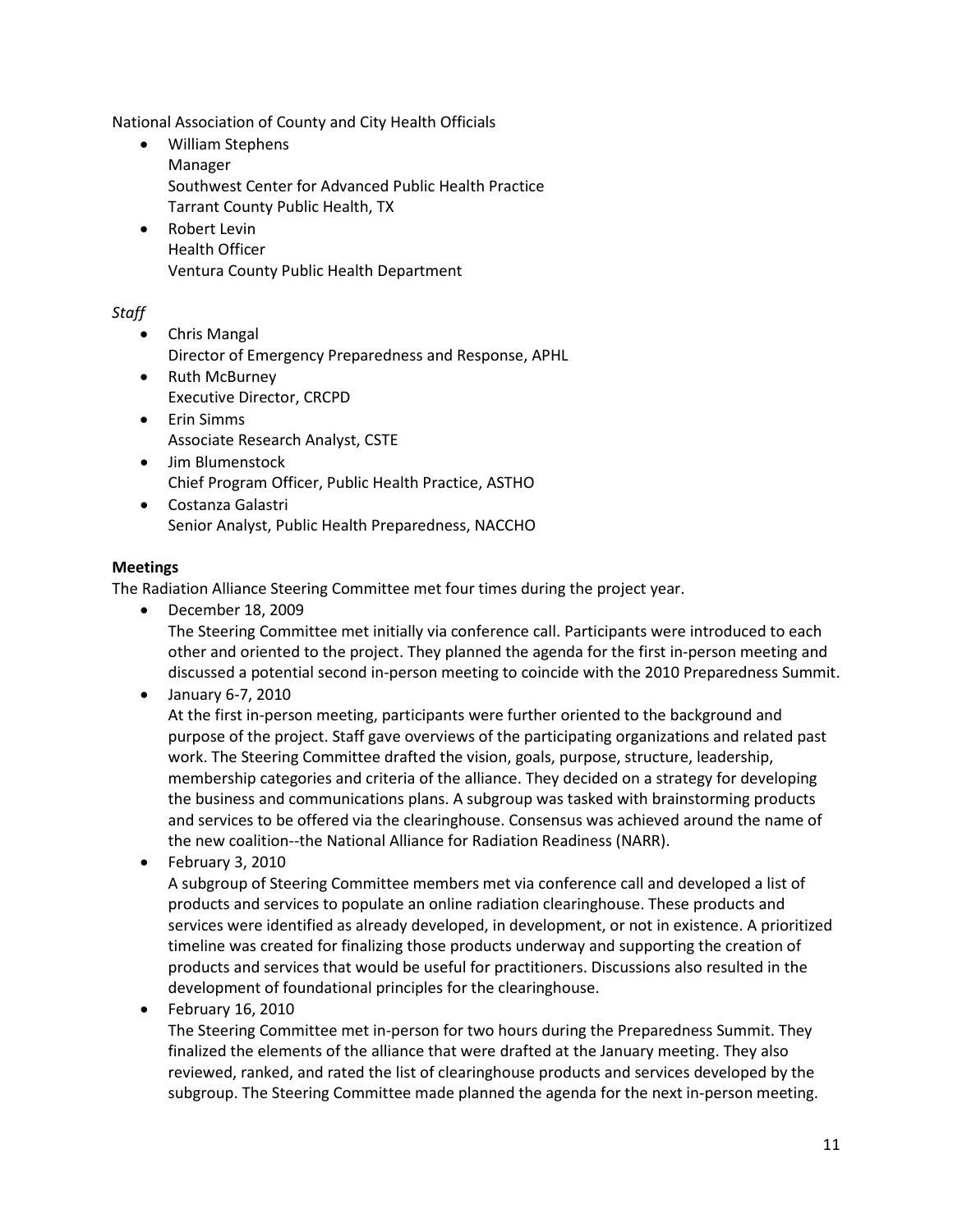• April 14-15, 2010

The Steering Committee's final in-person meeting was a series of dynamic group discussions focused on the business plan. Facilitated by Jim Blumenstock, participants underwent a strategic planning process including SWOT analysis. They developed the central challenge, objectives, and priorities for the NARR, using the ASTHO and NACCHO strategic maps as reference points. Steering Committee members also developed key elements of the business plan, led by William Stephens. They conducted a situational analysis, looking at audience segmentation, and a competitive analysis. Much discussion centered on the marketing and communications plan, focusing on the price, place, and promotion of the products and services of the NARR. Final decisions were made about the governance of the NARR and more guiding principles were identified for the clearinghouse. Steering Committee members also prioritized activities for Year 2 of the project.

#### **Sub-awards and Partner Activities**

ASTHO entered into sub-award agreements with CRCPD, CSTE, and NACCHO, providing each with \$24,500 to support their organizational participation in this initiative. Each organization identified two members and one staff person to participate in the Steering Committee. Organizations used the funds for staff time and travel expenses to Steering Committee meetings for those representatives not covered in ASTHO's original award. In addition, each entity undertook activities specific to their organization.

#### *CRCPD*

CRCPD conducted background research in preparation for Steering Committee discussions. They utilized their Committee on Expanding Radiological Preparedness in Public Health to provide subject matter expertise in the development of the list of clearinghouse products and services. They provided logistical support in meeting planning, especially the April meeting, which was co-located with and held immediately preceding the CRCPD annual meeting. They authored a letter, with Steering Committee input, raising the visibility of radiation preparedness among CDC leadership. They also developed the NARR position paper (see Appendix A).

#### *CSTE*

CSTE is conducting a follow-up assessment to its 2004 report, *A National Assessment of the Status of Planning for Public Health Preparedness for Chemical and Radiological Contaminating Terrorism*. The assessment is based on the results of an electronic survey of state and territorial epidemiologists. The original assessment addressed planning, resources, response capability, funding, coordination across jurisdictions, and organizational structure with regard to chemical and radiological incidents. The Radiation Alliance Steering Committee is overseeing the survey process as it is viewed as a critical part of the gap analysis needed to inform NARR activities. Steering Committee members provided two rounds of feedback on the 2004 questionnaire and methodology in February and April 2010. A CSTE workgroup is currently revising the questionnaire. Steering Committee members provided feedback on the revised version in late June 2010. The final report will be completed by August 30, 2010.

#### *NACCHO*

NACCHO organized Steering Committee input on Project Public Health Ready criteria related to preparedness planning, strengthening the radiological component to the measures. They also explore the possibility of conducting an assessment similar to that of CSTE among their membership or including radiological preparedness in a broader assessment of overall preparedness. They provided logistical and staff support for the in-person meetings.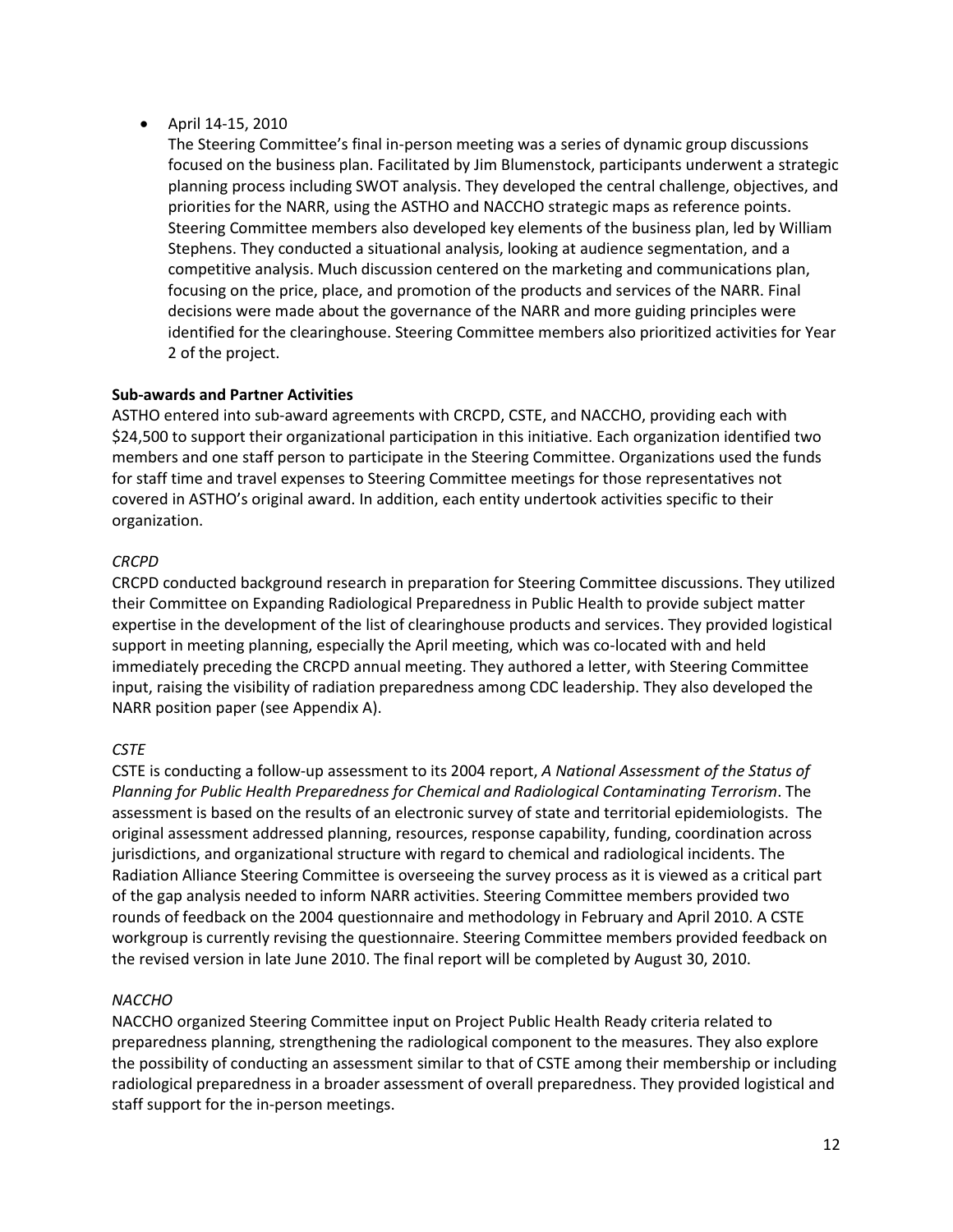#### *APHL*

APHL did not receive a sub-award, but did support participation of a member and staff person in the Steering Committee.

#### *Year 1 Activities in Detail*

At the January 2010 Steering Committee meeting, two subcommittees were formed. The first subcommittee was charged with developing a list of products and services to populate a radiation clearinghouse. This subcommittee was made up of one public health practitioner member of each partner organization. The initial list of products and services was developed by CRCPD members. The subcommittee met via teleconference on February 3, 2010 and refined the initial list. The product of this discussion was a list of potential products and services to populate the clearinghouse, tiered based on a timeline of when they would expected to be available. The subcommittee also developed goals and objectives for the clearinghouse and briefly discussed the technical support required and the architecture of the clearinghouse. The resulting document was shared with the whole Steering Committee on February 16, 2010. The Steering Committee prioritized three products for development: the population monitoring toolkit, the radiation registry template, and the radiological preparedness plan template.

The second subcommittee formed was made up of one staff person from each partner organizations. This subcommittee was charged with overseeing Steering Committee input on the CSTE assessment. Feedback on the questionnaire and methodology was solicited from Steering Committee members in January 2010, following the January meeting. Comments were submitted to the CSTE Radiation Steering Committee members. An update was provided at the April meeting and Steering Committee members provided feedback. A third round of comments was solicited in June 2010. The purpose of the survey is to assess current capabilities to prepare and respond to radiation incidents and to determine if capabilities have improved over the past seven years. Questions focus on the extent of planning, resources available, including staff, and interagency and cross-jurisdictional coordination. The survey will provide critical information to the National Alliance for Radiation Readiness on the needs of the public health community with regard to radiological preparedness, gaps in current preparedness, and where the NARR should focus efforts, both regarding activities and product development.

At the April 2010 meeting, the Steering Committee had the opportunity to review and comment on the proposed development process for the CDC 2011-2016 Public Health Emergency Preparedness Cooperative Agreement. Steering Committee members discussed with CDC staff changes in program structure and direction and the strategy for soliciting input on the planning components.

In May 2010, the Steering Committee provided comments on a draft version of Public Health Response to Radiological Accidents: A Guide for State and Local Public Health Departments, a planning guide developed by CDC to aid public health officials in understanding, preparing for, and responding to radiological accidents.

#### **Year 2 Activities**

Year 2 activities will focus on the nurturing, expansion, and sustainment of the National Alliance for Radiation Readiness. This includes support for NARR Steering Committee membership of AMA, APHL, ASTHO, CRCPD, CSTE, NACCHO, and NEMA as well as two meetings of the NARR Steering Committee and the inaugural convening of the NARR itself.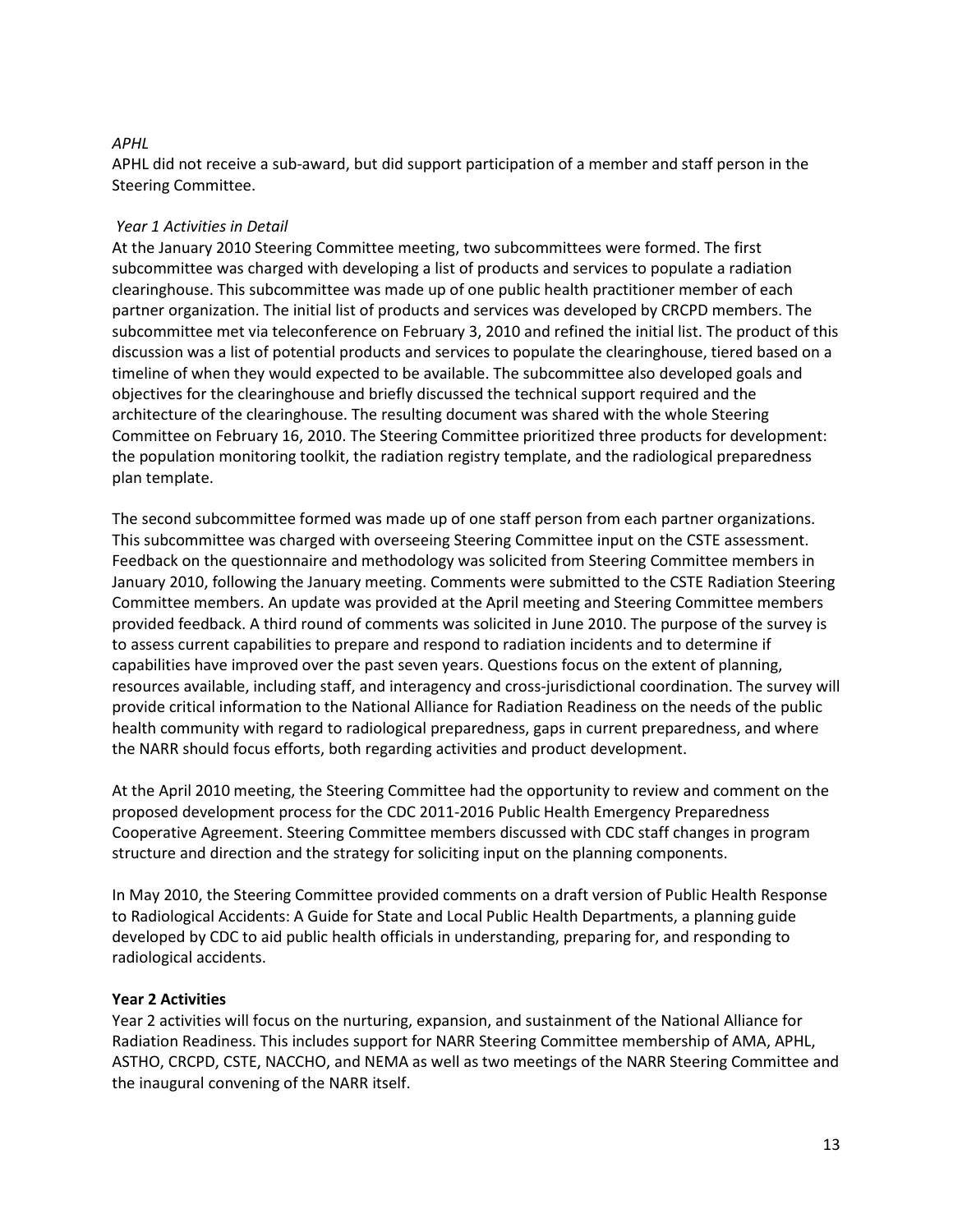With the identification of additional funding, activities would expand to promoting the NARR at partner events. It would also include building the clearinghouse, including directly supporting the development and/or finalization of the tools identified as priorities by the Steering Committee: a population monitoring toolkit, a registry template, and a radiation preparedness plan template.

To this end, in April 2010 and on behalf of the Radiation Alliance Steering Committee, ASTHO submitted to CDC a continuation application for NARR related activities for Year 2 at a funding level of \$493,923. The proposed activities, completion dates, and expected outcomes were as follows:

**Activity 1:** Recruit and populate membership, organize and officially launch the NARR (governmental and non-governmental organizations and academic/training institutions). Expected Outcomes:

- o The NARR Steering Committee will set the operational and programmatic protocols and guidelines for the NARR including frequency of meetings, conference calls and through the use of other communications and collaboration tools and approaches.
- o NARR will execute, and modify, as necessary, the established business/strategic/communications plan created by the NARR Steering Committee (currently under development).

Expected Completion Date: May 31, 2011

**Activity 2:** Support the requisite activities of the NARR Steering Committee to be comprised of the Association of Public Health Laboratories (APHL), the Conference of Radiation Control Program Directors (CRCPD), the Council of State and Territorial Epidemiologists (CSTE), and the National Association of County and City Health Officials (NACCHO), as well as potentially new members, the American Medical Association (AMA) and the National Emergency Management Association (NEMA), for the participation in NARR activities through awards of \$25,000 to each of the partner associations.

Expected Outcome:

o As members of the NARR Steering Committee, ASTHO, APHL, CRCPD, CSTE, NACCHO, AMA, and NEMA will provide quasi-governance over the NARR and conduct activities that further radiological preparedness among their memberships and across public health and the healthcare sector in accordance with the terms, conditions, scope of work, and budget contained in the sub-award grants.

Expected Completion Date: May 31, 2011

**Activity 3:** Support awareness-raising and promotion of NARR membership and tools by NARR Steering Committee members at no less than four public health and healthcare sector event and through other means identified in the NARR communications plan (currently under development).

Expected Outcome:

o Awareness-raising and promotional activities will result in increased NARR membership of up to 4 new members.

Expected Completion Date: May 31, 2011

**Activity 4:** Develop, promote, and maintain a web-based clearinghouse for radiological preparedness tools and resources consisting of response plans, best practices, lessons learned, talking points, toolkit, training modules, and other relevant forms and templates of use to the practice community.

Expected Outcome: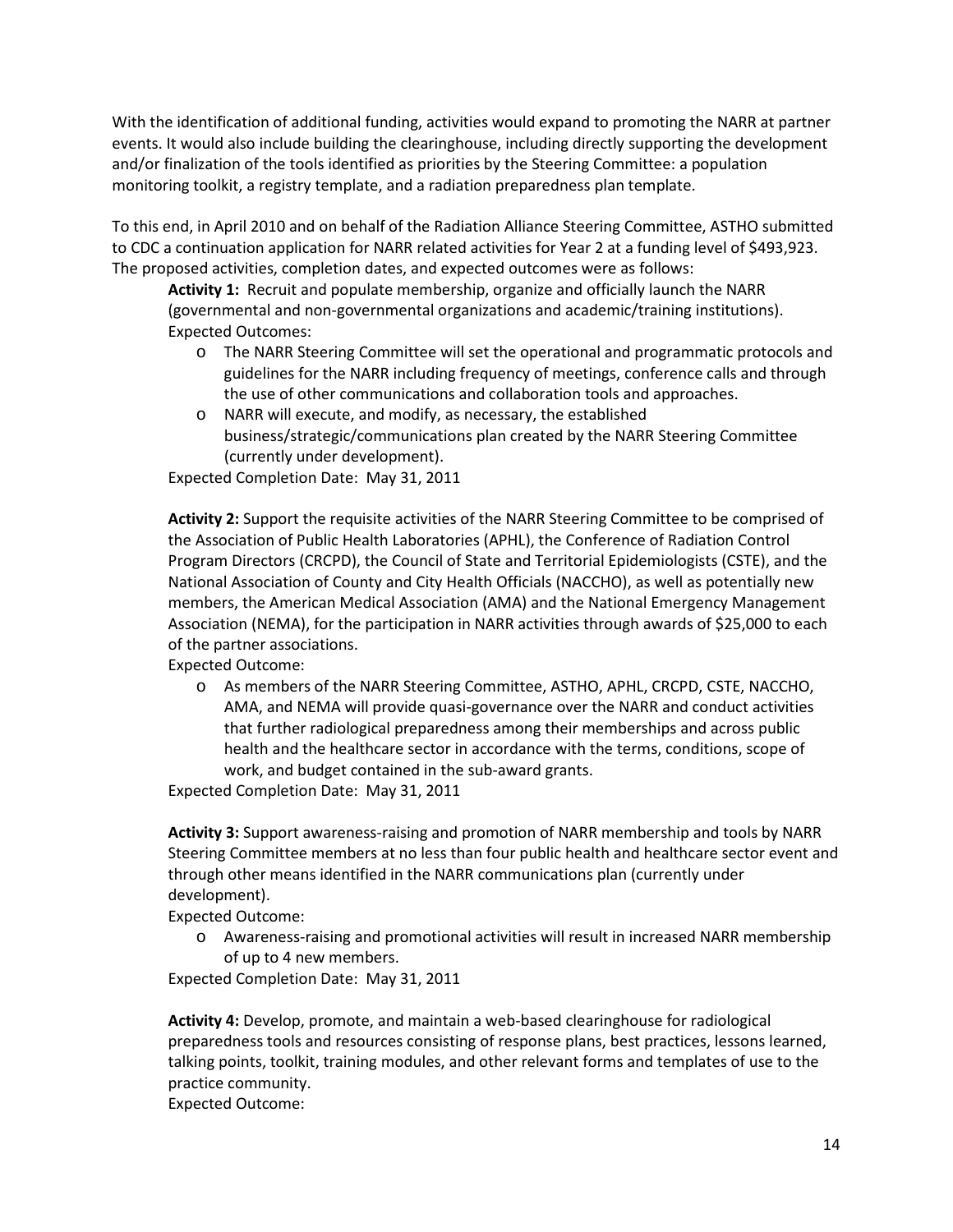- o Clearinghouse will be developed and populated with radiological preparedness tools and resources.
- o Clearinghouse will receive 500 visitors per day.
- o A majority of NARR member organization constituents will visit the clearinghouse and rate the clearinghouse as useful as evidenced in a customer satisfaction survey.

Expected Completion Date: May 31, 2011

**Activity 5:** Develop, disseminate and promote the use of three priority radiological preparedness tools: a population monitoring toolkit, a radiation registry template, and radiological preparedness plan template.

Expected Outcome:

o Population monitoring toolkit, radiation registry template, and radiological preparedness plan template will be utilized by NARR member constituents to advance radiological preparedness planning in their jurisdictions and organizations as evidenced by a majority of NARR member organization constituents rating the tools useful in a customer satisfaction survey.

Expected Completion Date: May 31, 2011

**Activity 6:** Conduct a customer satisfaction survey of NARR member constituents to evaluate the utility and impact of the NARR clearinghouse and NARR-developed tools on public health and healthcare sector radiological preparedness.

Expected Outcome:

o NARR member constituent survey will be developed and disseminated; survey results will provide feedback on the utility and impact of NARR products. Expected Completion Date: May 31, 2011

In response to this request, ASTHO was subsequently notified that funding would be provided in the amount of \$377,000 for Year 2 Radiation Alliance/NARR activities, of which \$70,000 should be used for travel scholarships for state and territorial representatives to attend the March 2011 National Radiological Preparedness Conference. ASTHO is in the process of developing a revised work plan and budget which will be shared with the Radiation Alliance Steering Committee members in preparation for its first conference call meeting in Year 2, which is tentatively scheduled for August 20, 2010.

#### **Conclusion**

The first year's work of the Radiation Alliance Steering Committee can best be characterized as formative, direction setting, and galvanizing. Through the collaborative and collegial efforts of the Steering Committee members, the appropriate level of diligence was applied to assess and determine the best course of action leading to the formal establishment, implementation and eventual maturation of an effective National Alliance for Radiation Readiness. Year 2 represents the true initiation of the NARR and, as reflected in the above reference work plan, will begin to yield more significant and tangible results (e.g. products and services in support of improving public health radiation readiness policy and practice).

The charter members of the Radiation Alliance Steering Committee stand ready to advance the "agenda" of the NARR and again extend its appreciation to the Radiation Studies Branch of CDC for its support and investment of resources to improve radiation readiness through the formation and operation of the soon to be created NARR.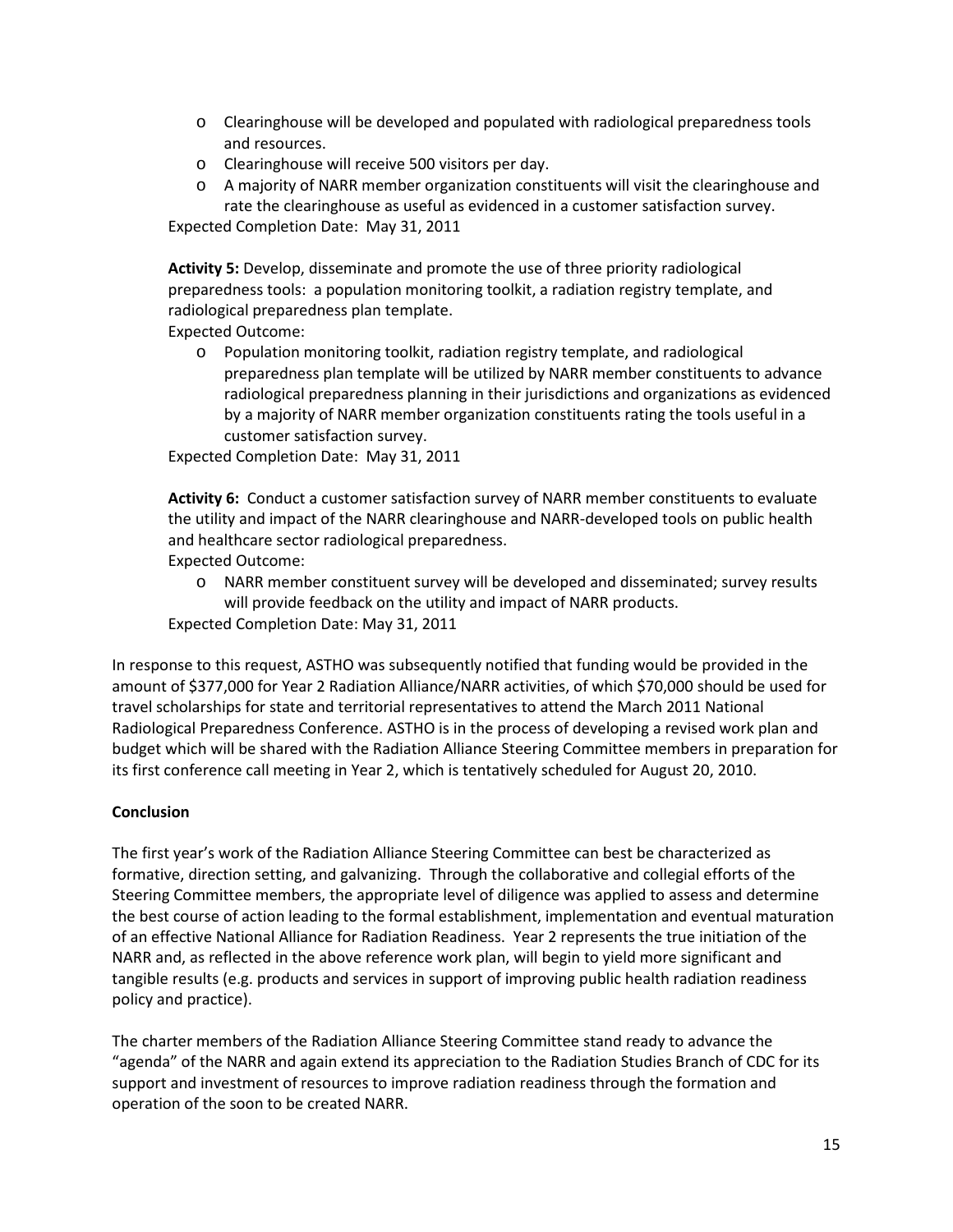#### **Annex A: Position Paper**

#### **National Alliance for Radiation Readiness**

#### **NARR**

#### **About Us**

#### What is NARR?

NARR is a coalition of organizations committed to improving the nation's ability to prepare for, respond to, and recover from radiological emergencies.

#### Why should it exist?

In order to build radiological preparedness, response, and recovery capacity and capabilities nationwide, public health and radiation control organizations have identified a need to:

- Establish a unified "voice of health" in radiological preparedness;
- Raise awareness and resolve radiological emergency issues
- Build and enhance the synergy that exists between public health and radiation control; and
- Share resources, best practices, and tools for radiological response and recovery.

By forming an Alliance, the organizations will be able to strengthen the capability of state and local agencies to prepare for and respond to radiological emergencies. The Alliance will also have a strong knowledgeable voice in national dialogues on radiological emergency issues, since the partnership will be comprised of several governmental and non-governmental organizations that support emergency response activities.

#### **Background**

In 2008, at the request of CDC, organizational and federal agency representatives held a roundtable aimed at promoting and enhancing collaboration between the state and local radiation control programs and state and local public health agencies. Recommendations from that roundtable included a need to bring together radiation control and public health in order to strengthen radiological preparedness. This was followed in 2009 with a workshop to plan a path forward on some of the recommendations from the roundtable, including the formation of an alliance to leverage and share resources, learn from each other and ultimately enhance the level of radiological readiness in the public health arena.

A Steering Committee was formed, consisting of representatives from the following organizations, with support and technical assistance from the Centers for Disease Control and Prevention:

• Association of State and Territorial Health Officials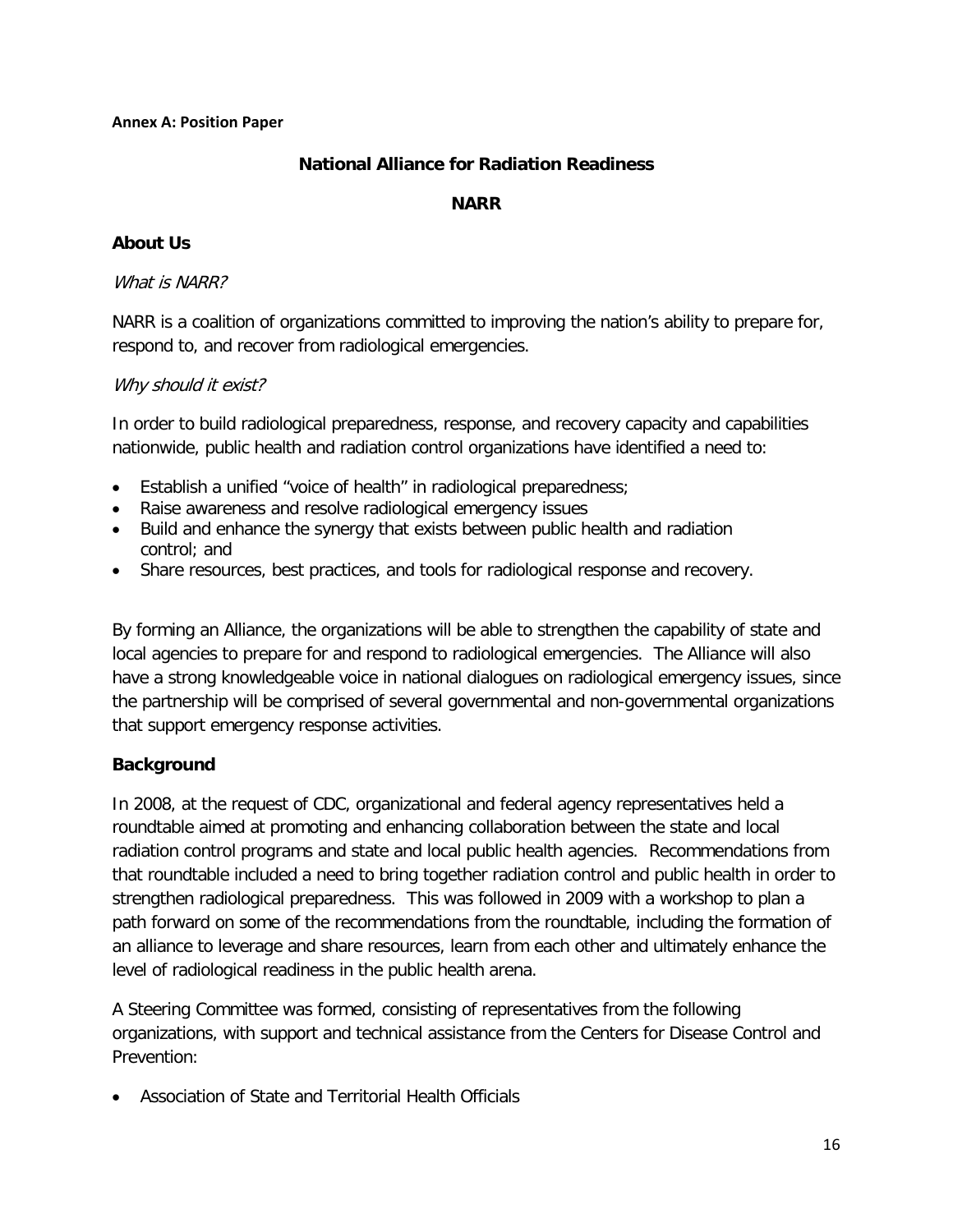- National Association of County and City Health Officials
- Council of State and Territorial Epidemiologists
- Association of Public Health Laboratories
- Conference of Radiation Control Program Directors

The vision, mission and primary objectives of NARR were developed by the Steering Committee, as follows:

Vision: To become a more protected, resilient nation through a comprehensive and integrated approach to radiological emergencies

*Mission:* Enhancing radiological preparedness capability and capacity in public health and health care systems through a coalition of organizations committed to improving the nation's ability to prepare, respond, and recover from radiological emergencies at the local, state, and national levels.

#### Primary Objectives:

- To build radiological emergency preparedness, response and recovery capacity and capabilities by supporting the development of mechanisms for sharing resources, tools, training, and performance measures and guidelines; and
- To serve as the unified "voice of health" in radiological preparedness in national dialogues on radiological emergency issues, provide input to governmental policy development, and raise awareness as needed to resolve radiological emergency preparedness and response issues.

#### **Implementation**

The following steps are planned in order to support the implementation of the National Alliance for Radiation Readiness:

- Expand the NARR Steering Committee to include other key organizations involved in radiological response
- Formally establish and support NARR among the organizations
- Execute an integrated business/strategic/communications plan
- Develop and promote tools that enhance state and territorial radiological preparedness
- Support awareness-raising and promotion of NARR membership and tools, engaging stakeholders in the process